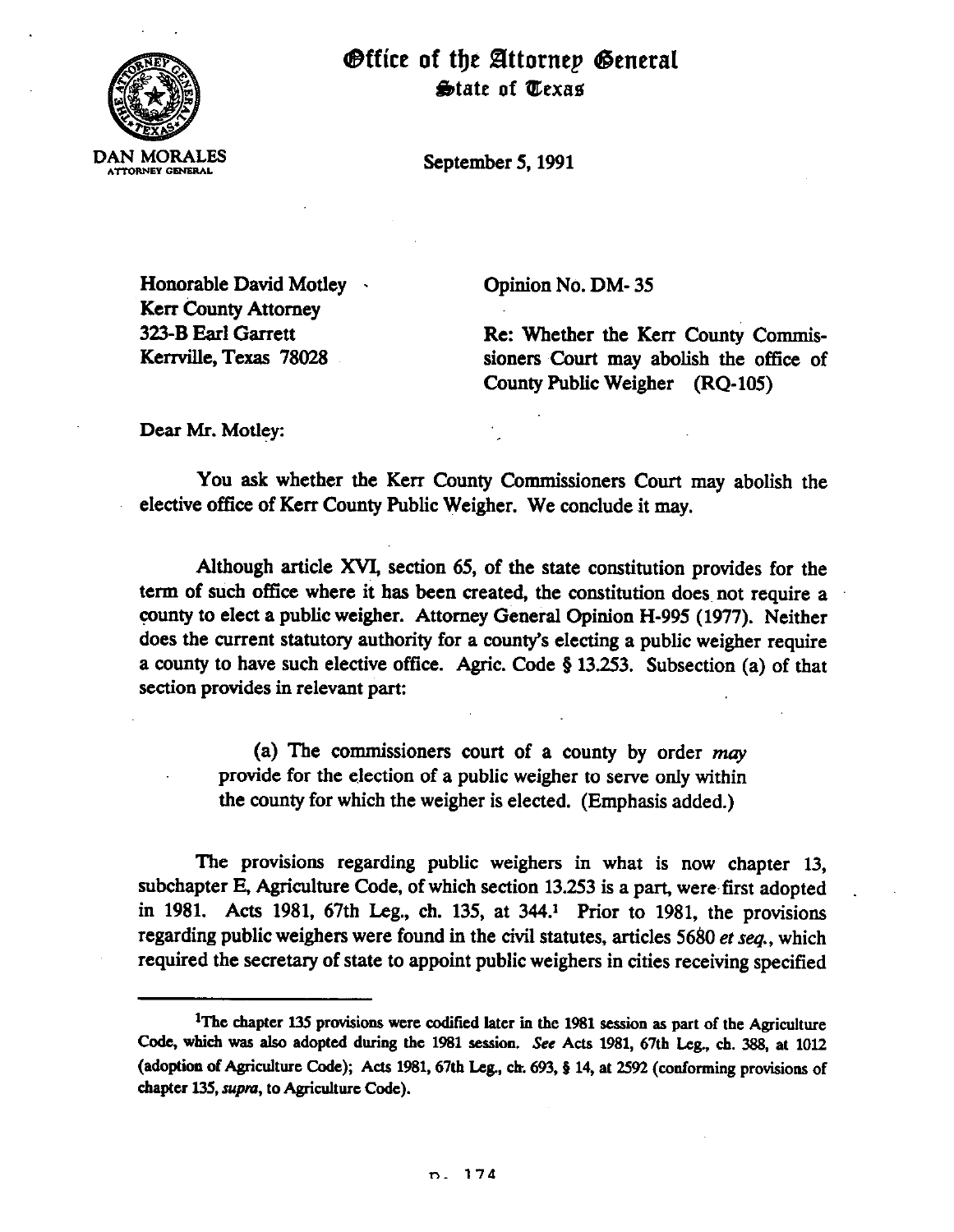amounts of cotton for sale, permitted him to appoint weighers in certain other cities, and required all counties in which there were no cities where the secretary of state was authorized to appoint weighers to elect weighers. V.T.C.S. arts. 5681, 5683 (repealed). Article 5686 (repealed) provided for the abolition of the elective office of public weigher in a county pursuant to petition and election.

The 1981 bill adopting the provisions now in Agriculture Code chapter 13, subchapter E, repealed former articles 5681, 5683, and 5686 as well as most of the other provisions regarding public weighers, and established a system whereby the Department of Agriculture had discretion to appoint public weighers of specific classifications, and counties were permitted to provide for the election of public weighers in addition to such departmental appointees. Agric. Code §§ 13.252, 13.253.

There is now no express statutory provision for abolishing the county elective office of public weigher. Nevertheless, we believe that the **Kerr** County Commissioners Court has the authority to abolish that office, Unless there is a constitutional or statutory inhibition, the power to create an office includes the power to abolish it. See Bennett v. City of Longview, 268 S.W. 786 (Tex. Civ. App.--Texarkana 1925, no writ); Carver v. Wheeler County, 200 S.W. 537 (Tex. Civ. App.--Amarillo 1918, no writ); City of Palestine v. West, 37 S.W. 783 (Tex. Civ. App.--1896, no writ); *see also* 60 TEX. JUR. 3d *Public Officers and Employees* § 25 (1988). As Agriculture Code section 13.253 gives the commissioners court discretion to create the office, we believe the commissioners court also has authority to abolish it.

You also ask about the procedures required for abolition. You suggest that abolition procedures must comply with the Texas Open Meetings Act and the federal Voting Rights Act and should include a public hearing.

While we camrot attempt to formulate step-by-step procedures the commissioners court should follow, we agree that the commissioners court must consider and adopt the order abolishing the offtce in open session as required by section 2(a) of the Open Meetings Act, article 6252-17, V.T.C.S., and give notice and make a record of the proceedings as required by sections 3A and 3B of that act. The consideration and adoption of such order by the commissioners court would clearly be a "meeting" of a "governmental body," within the meaning of that act. Id.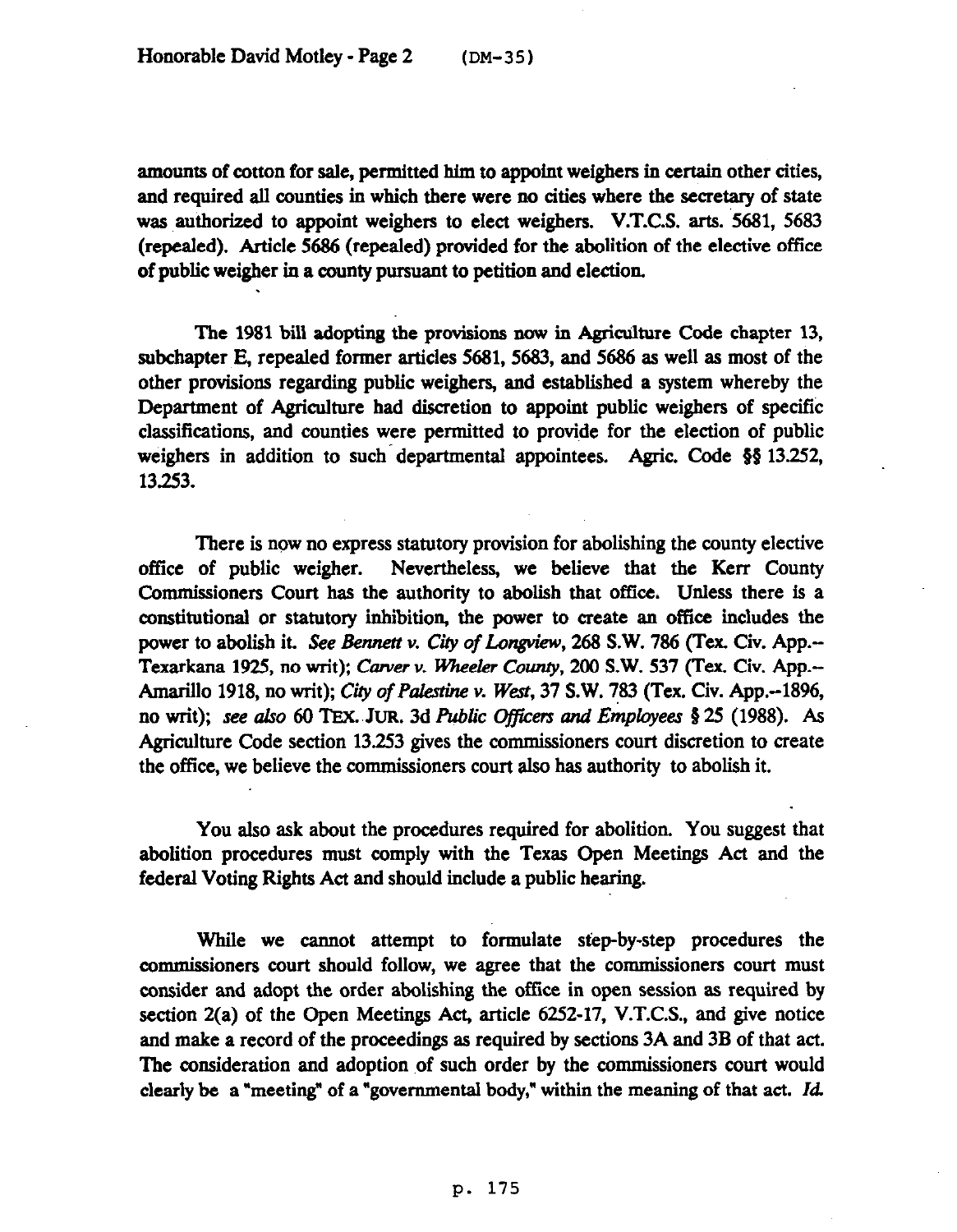$§$  1. We find no exceptions in the act which would permit the proceedings to be closed to tbe public.

We would also advise that the incumbent, if any, in the office to be abolished be notified of such proceedings and afforded an opportunity to. attend and be heard. See *Tarrant County v. Ashmore*, 635 S.W.2d 417, 422-23 (Tex.), cert. denied, 459 U.S. 1038 (1982) (while officeholder's interest in office is not a "property" interest, it is a "recognizable" interest for purposes of due process requirements, such that he should be given notice of and an opportunity to be heard at proceeding to abolish the office).

Fmally, we agree that abolishing the elective county office of public weigher is clearly a "change" in voting practice or procedure within the meaning of section 5 of the federal Voting Rights Act of 1965. Act of Aug. 6, 1965, Pub. L No. 89-110, 1965 U.S. Code Cong. & Admin. News (79 Stat.) 439 (now at 42 U.S.C. § 1973c), such that the abolition of the office may only become effective upon the county's obtaining from the U.S. Justice Department a "preclearance" determination that the abolition of the office would not have the effect of abridging minority voting rights -or, alternatively, upon obtaining a declaratory judgment to that effect from the U.S. District Court for the District of Columbia. See 28 C.F.R. part 51 (procedures for submitting voting changes to Justice Department for preclearance).

## *SUMMARY*

The Kerr County Commissioners Court has authority to abolish the elective office of Kerr County Public Weigher.

Very truly yours,

 $M_{\textrm{long}}/$ 

DAN MORALES Attorney General of Texas